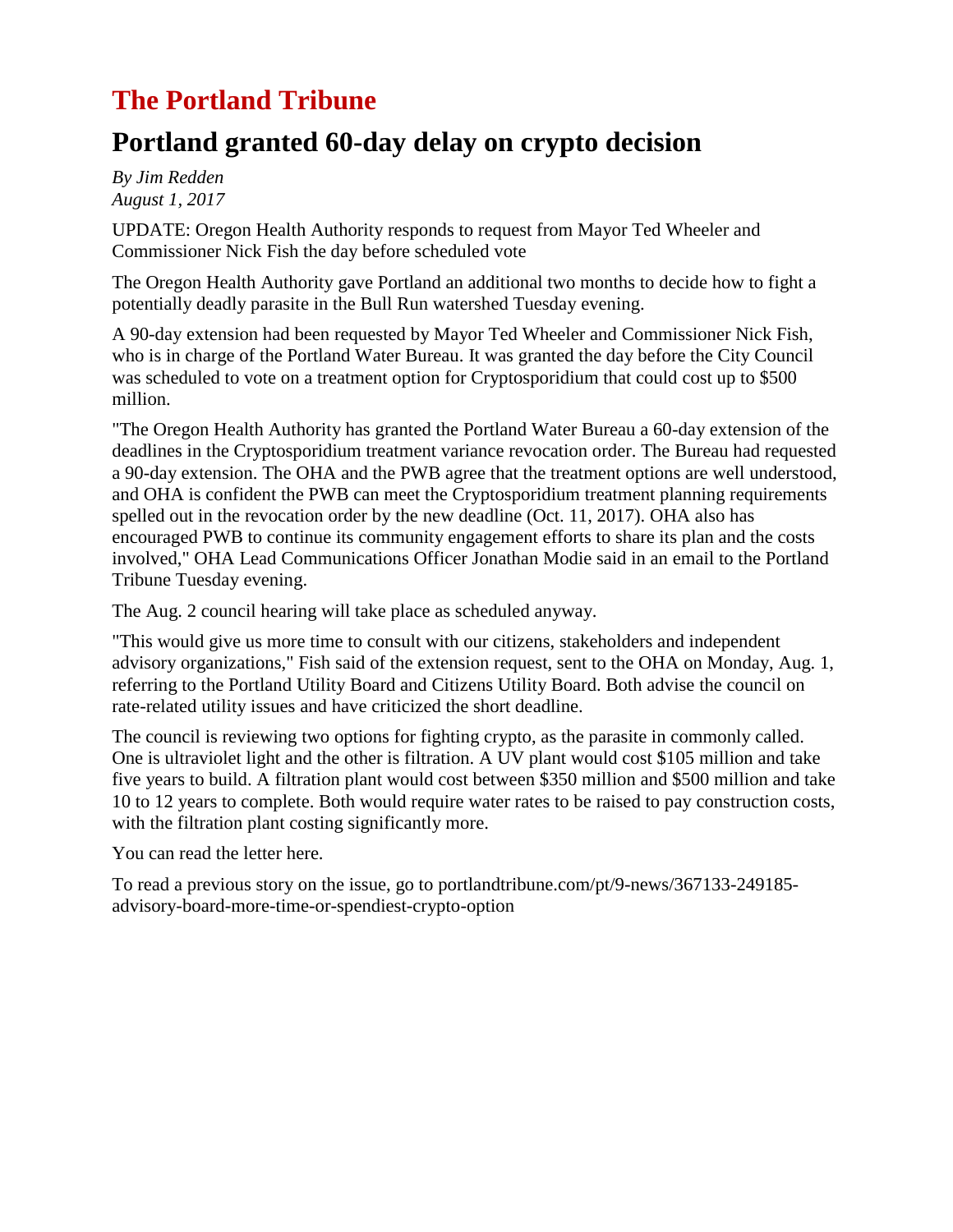## **Portland's police chief: Wheeler choice sets up political risks**

*By Nick Budnick August 1, 2017*

Mayor will soon decide whether to keep Police Chief Mike Marshman or replace him with someone from outside the burea[u](http://cni.pmgnews.com/images/artimg/00003584414857.jpg)

About a month ago, Portland Police Chief Mike Marshman marked his one-year anniversary as Portland's top cop — with no clue whether he will keep the job.

As early as this week, Mayor Ted Wheeler will choose between Marshman and three other finalists to be chief following a national search that drew 33 candidates.

It's the kind of decision that makes politicians squirm. In Marshman, Wheeler has a known quantity who, despite becoming a focal point of criticism for police critics, is well liked by his troops and in the business community, and hasn't made the sort of glaring missteps that have led to other chiefs being replaced.

Against that safer pick, Wheeler must weigh other candidates who, while potentially more appealing, are believed to have never proven their chops as chief of a law enforcement agency.

Only one of those three challengers has been confirmed: Larry Scirotto, 44, who became an assistant chief of the Pittsburgh police just a year ago.

Wheeler is keeping the other two candidates' names a secret at their request, having reversed his office's earlier pledge of advance public vetting of potential chiefs.

Speculation among those following the process centers on two candidates, however: Danielle Outlaw, a 41-year-old deputy chief in Oakland, and Perry Tarrant, a 58-year-old assistant chief in Seattle. The names were first revealed by The Oregonian.

The well-publicized search has put the mayor in a tough spot —as whatever happens under his pick, he owns it.

"Wheeler will be blamed whatever the politics are," if anything bad happens with the police bureau in upcoming years, said Jim Moore, a Pacific University government professor who heads the Tom MCall Center for Innovation in Government.

In contrast, without a search, Marshman would have given Wheeler a convenient fall guy if, say, a controversial officer-involved shooting took place.

#### **Unusual search**

It's not typical to conduct a national search to fill a job that's already occupied — unless that person is widely unpopular or an interim. And it was an unusual set of events that brought Wheeler to this place.

Last year, when Wheeler pledged to hold a national search in the midst of his mayoral run, the chief was Larry O'Dea, a man who seemed uncomfortable both in the public limelight as well as with his own troops. Sightings were so scarce outside the chief's office that behind his back, police managers called O'Dea "Sasquatch."

Then, when O'Dea imploded over coverage of his questionable handling of an off-duty camping incident in which he shot his friend, Robert Dempsey, Marshman was named to succeed O'Dea.

Though he had scant management experience, Marshman was well liked in the community and was well-versed in police accountability, as the liaison to the federal Department of Justice in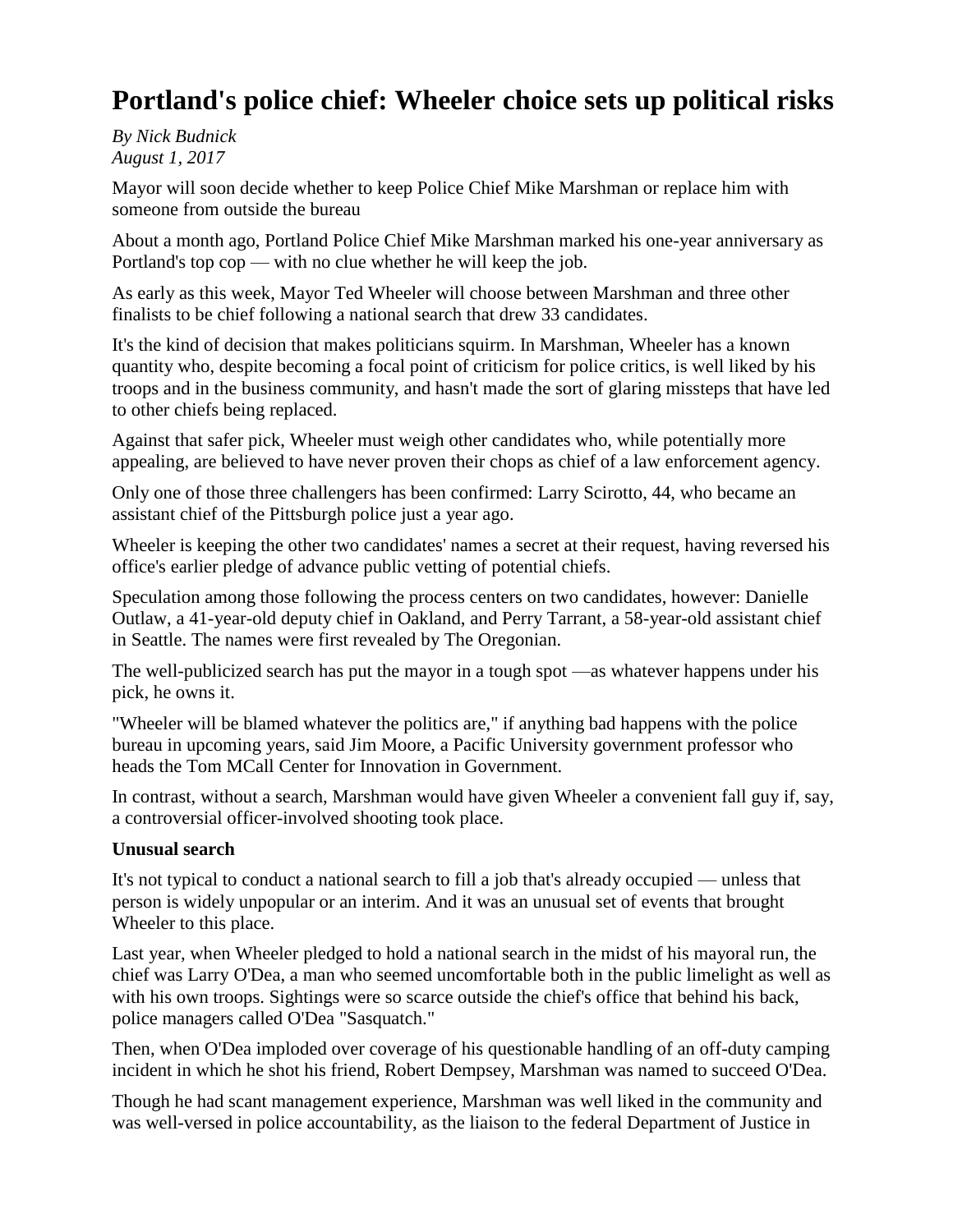efforts to comply with a legal settlement reached in 2014 over the bureau's treatment of the mentally ill.

Marshman, however, promptly was outed for an incident years before in which he was investigated for choking his 16-year-old stepson, leaving neck bruises that looked like "hickeys," as his ex-wife told investigators. Marshman said he regretted the incident, and that he acted in self-defense. But the news, first reported by the Portland Tribune, became a rallying cry for a small but determined group of police activists who turn out regular marches focused on City Hall.

Upon taking office, Wheeler vowed to proceed with a national search, saying he needed to make sure the police chief best shared his values.

The perception that Wheeler has treated Marshman poorly has only increased his popularity with his officers.

The police officers' union has come out strongly in favor of Marshman, meaning that if he is replaced, the new chief could face a chilly reception.

#### **Focus on communities of color**

The job announcement posted in May said "the successful candidate must demonstrate the capacity and commitment to expand on existing strategies to improve relationships with and service provision to Portland's communities of color, ensuring that equity is a bedrock of policing in Portland."

On the face of things, Outlaw and Tarrant, both African-American, would seem to clearly have that capacity. They both have compelling personal stories, and have been vocal about the need to improve police relations with minority communities.

Jo Ann Hardesty, the Portland NAACP leader, said that whoever is picked, it shouldn't be the incumbent.

"Marshman," she said, "is a status quo appointment and not able to implement a reform agenda."

Nkenge Harmon Johnson, president and CEO of the Urban League, sat on the mayor's search panel. She declined to confirm the finalists' names, but expressed confidence that "The mayor is going to have a good group of folks to choose from."

The pool will have risks, however.

Tarrant spent the bulk of his police career in Tucson. Arizona does not have collective bargaining, meaning his experience in Oregon-style union relations is limited.

Despite her reputation as somewhat of a whistleblower on bad police behavior in Oakland, Outlaw might be considered young to become chief of a mid-size force of more than 900 sworn officers.

Few, however, give Marshman much of a chance of making the final cut. Bureau insiders suspect politics will guide Wheeler's decision, and an outside candidate would burnish his progressive credentials in the event of a run for higher office.

While one year ago Marshman was the candidate of change, he now "has become the status quo choice," said Moore, the Pacific University professor. "And so if change in policing is what the electorate wants, then ... Marshman will be a bad choice politically."

That said, Moore added he's not sure voters are that fired up about the situation.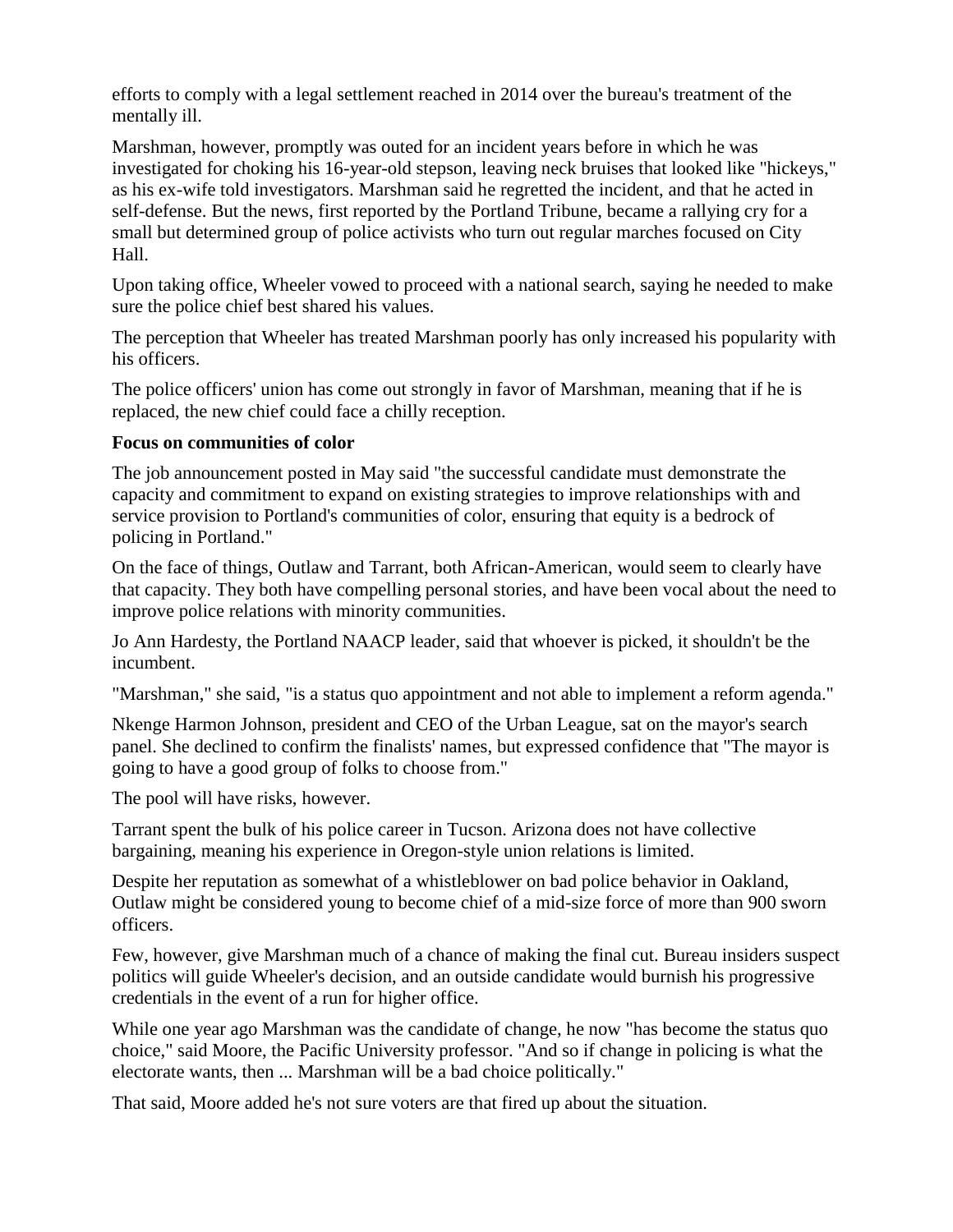Jason Renaud, of the Mental Health Assocation of Portland, said the chief pick "is a decision that should be made on their experience as an individual and their credibility as a leader for the community. I would hope that Wheeler would not make this a political decision."

# **City Hall Watch: Short crypto deadline blasted**

*By Jim Redden August 1, 2017*

Plus, the owner of Peterson's on Morrison pleads with the City Council to stay open during parking garage remodeling project

Both organizations authorized by the City Council to advise it on utility issues have criticized the short deadline for deciding how to fight a potentially deadly parasite in the Bull Run watershed — the primary source of Portland's water.

In separate reports to the council last week, the Portland Utility Board and the Citizen Utility Board both said the scheduled Aug. 2 vote is too soon. Each said the public needs more time to understand the complex and costly decision.

The council is set to vote Wednesday to build a \$150 million ultraviolet plant or a \$350 million to \$500 million filtration plant to kill or remove cryptosporidium from Bull Run water. That is less than three months after the Oregon Health Authority told the city on May 19 that it must make the decision by Aug. 11.

Both chose filtration if the decision must be made so soon, although CUB wants UV as a backup.

#### **Peterson's owner fights eviction**

The owner of Peterson's on Morrison lobbied the City Council on Wednesday to allow the convenience store to remain open while the city-owned parking lot where it is located is remodeled. Don Peterson presented the council with petitions with more than 1,300 signatures in support of the store during the open public testimony portion of the agenda.

Prosper Portland, the former Portland Development Commission, is evicting all retail tenants during the project. Although they can apply to return, none are guaranteed to come back when it is over. Commissioners Chloe Eudaly and Dan Saltzman have asked that the store be prioritized. It has been there since 1984.

#### **Parks director appointed to national board**

Portland Parks & Recreation announced Wednesday that Director Mike Abbaté has been elected to serve on the board of directors of the National Recreation and Park Association, the leading nonprofit organization dedicated to parks and recreation across the country. He will begin his three-year term at the 2017 NRPA annual conference, which runs Sept. 26-28 in New Orleans.

Abbaté is a landscape architect with 30 years of experience in both the public and private sectors. In 1997, he co-founded GreenWorks, an award-winning landscape architecture and environmental design consulting firm. He has directed PP&R since 2011, the same year NRPA named Portland the best park system in the nation. Major projects since then include increasing the number of developed parks in East Portland.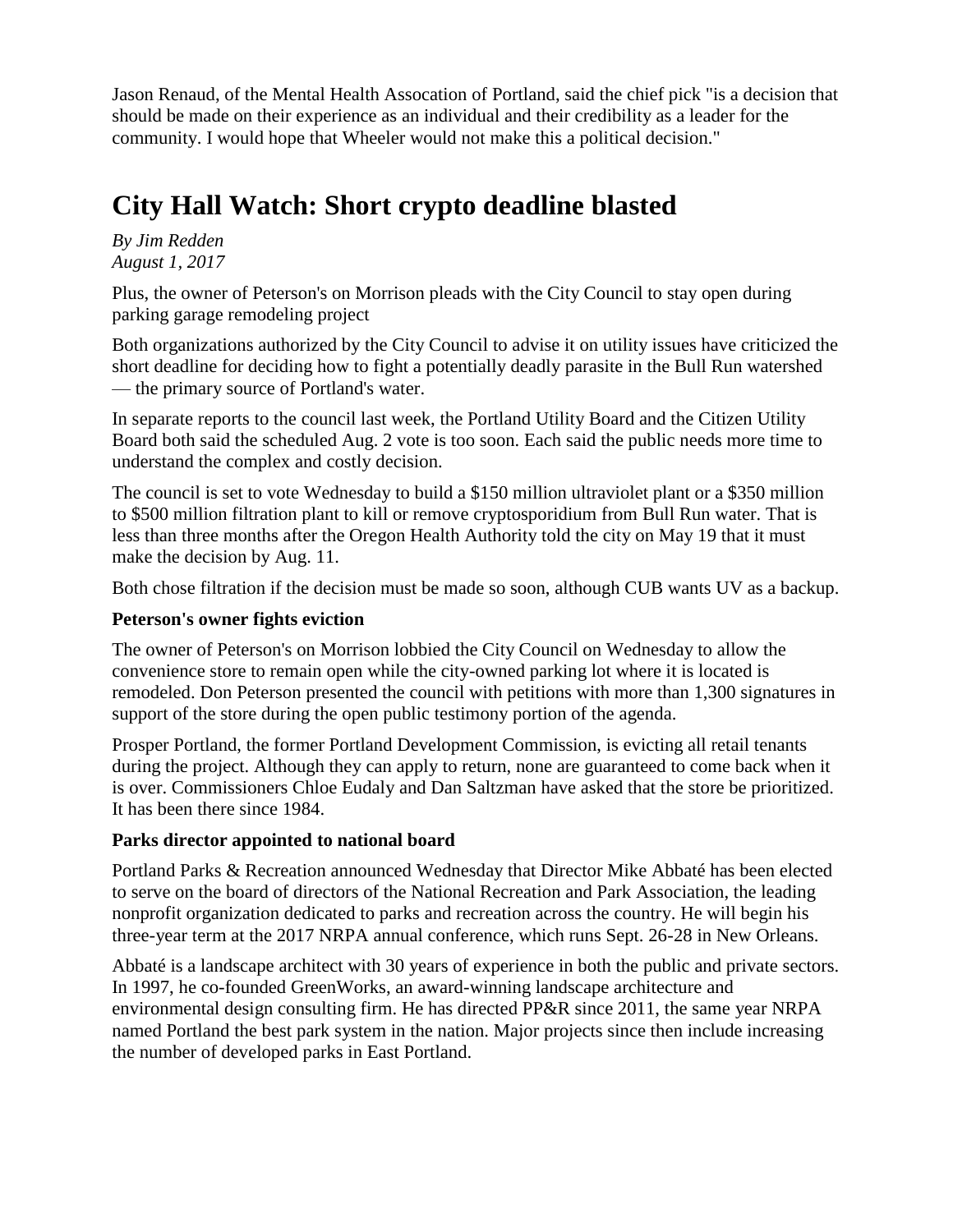## **Willamette Week**

## **Sick of Portland Changing? Too Bad. Here Are 7 Places Where This City Could Soon Go Big.**

They could radically alter the face of both sides of the Willamette River.

*By Rachel Monahan August 2, 2017*

Portland is in a construction frenzy.

The horizon is thick with cranes: 32 at last count, more than all but four other U.S. cities. As many as 10,000 hardhat jobs remain unfilled, The Oregonian reported last month. Developers will add a projected 6,500 apartments to the metro area this year.

All this change tends to unsettle some Portlanders.

Brace yourselves: Even bigger changes are on the way.

A handful of large-scale projects are expected to break ground in the next five years, and they could radically alter the face of both sides of the Willamette River. They could change Portlanders' commutes, and the jobs where they work. And these few projects could have an outsized effect on the cost of housing.

"One thing we can be sure of: Whatever we think won't change will," says Ethan Seltzer, professor of urban studies and planning at Portland State University.

That may sound like hyperbole. But these proposed projects are big, ambitious and still unformed. If done right, they could help Portland grow into a major U.S. city, make it a national model for transportation, and handle a wave of new arrivals without pushing out people who live here now. If done wrong, the projects will squander a building boom, clog the streets with cars and make this city a playground for the rich.

"We have a tremendous opportunity to shape entire neighborhoods, improve our economy and continue to put our values around sustainability into practice," says Mayor Ted Wheeler. "We should think big."

None of that future is certain. Some of these projects need champions. Some of them require money. And others—the biggest opportunities of all—are still casting about for the right idea.

In the past month, *WW* has spoken to more than two dozen planners, architects and city officials. Many of them pointed to the same spots on the map—and said these places could herald a new cityscape.

These could be the seven wonders of Newer Portland. Or the next developments you'll love to hate. Either way, get ready.

## **THE INNOVATION QUADRANT**

#### **What's the big idea?**

Basically, a mini Silicon Valley—a swath of the city dedicated to companies focused on health, science and technology, lining the river on both ends of Tilikum Crossing.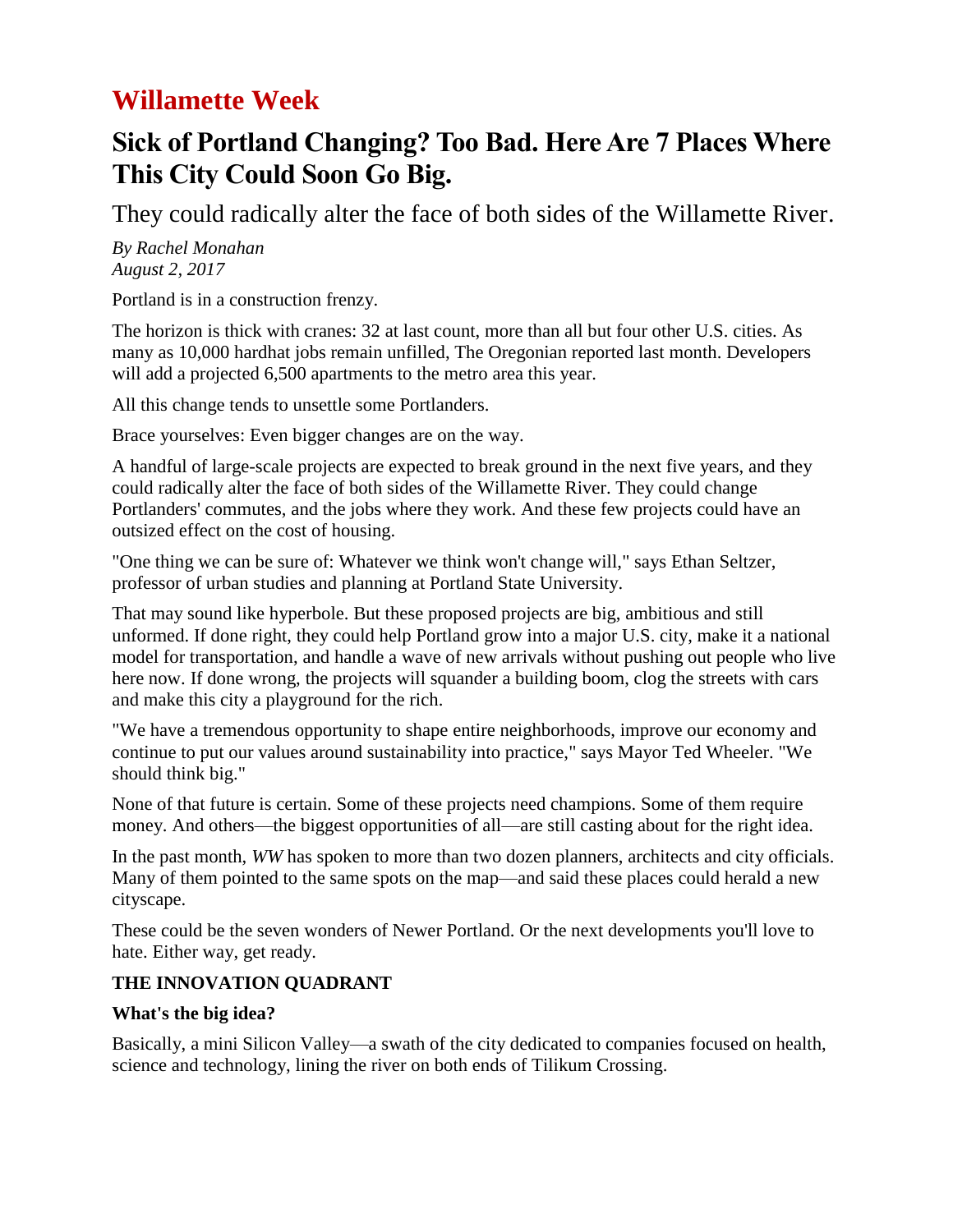Oregon Health & Science University is awash in a billion-dollar fundraiser by Nike co-founder Phil Knight to find a cure for cancer. OHSU and Portland State University want lab space for startups that grow out of their cancer research and tech incubators.

"We need innovation to stay in Portland," says Erin Flynn, associate vice president of strategic partnerships at PSU, who is spearheading the project.

The state's first and only bioscience-focused startup incubator, run by a group that goes by the catchy name Oregon Translational Research and Development Institute, or OTRADI, has a waitlist of more than 10 new companies that need labs.

The companies at the incubator are working on health tech ranging from new drugs to treat eye disease and stroke to a completely artificial heart.

"It's perfect timing," says OTRADI executive director Jennifer Fox. "Our most pressing need is space for when they move out of the incubator. They are used to being clustered around each other. They have gotten addicted to collaboration."

So OHSU and PSU have joined forces with the Oregon Museum of Science and Industry and Portland Community College. Together, they've concocted an ambitious scheme to take a section of the city with a lot of new development and vacant property, and roll it into one project. They're calling it the Innovation Quadrant.

The four organizations are betting they'll produce enough tech startups—especially around cancer research and genetic engineering—that they can attract developers to build lab space for those companies.

#### **Where would it go?**

Ground zero is OHSU's 300,000-square-foot Knight Cancer Institute, under construction in the South Waterfront.

A block away, Zidell Yards just finished welding its last barge—and the Zidell family wants to develop the 30-acre shipyard. (The plans for Zidell Yards currently include 1.5 million square feet of office space, 2,200 residential units and 200 hotel rooms.)

That's at one end of Tilikum Crossing. On the other side, the east bank of the Willamette? A maze of train tracks and vacant lots, including roughly 10 acres owned by OMSI.

The museum board has for years been clamoring for a big development on the Central Eastside and is poised to go to the city this fall with new plans.

Half a block north, Prosper Portland—the city urban renewal agency formerly known as the Portland Development Commission—bought three blocks of parking lots for \$2.8 million in June. It wants to develop them into space for light manufacturing and offices.

These sites could hold tech company labs and offices or house their workers.

#### **What could go wrong?**

The wrangling of large institutions working together on a project could easily fall apart. They're supposed to formalize their partnership within the next two months, and say how much money they're each willing to invest.

They haven't announced how many buildings they have in mind, who would occupy them, how much they would cost, or where the money is coming from. That's a whole lot of question marks. And the Zidells and OMSI are looking for the highest possible return on their real estate investments.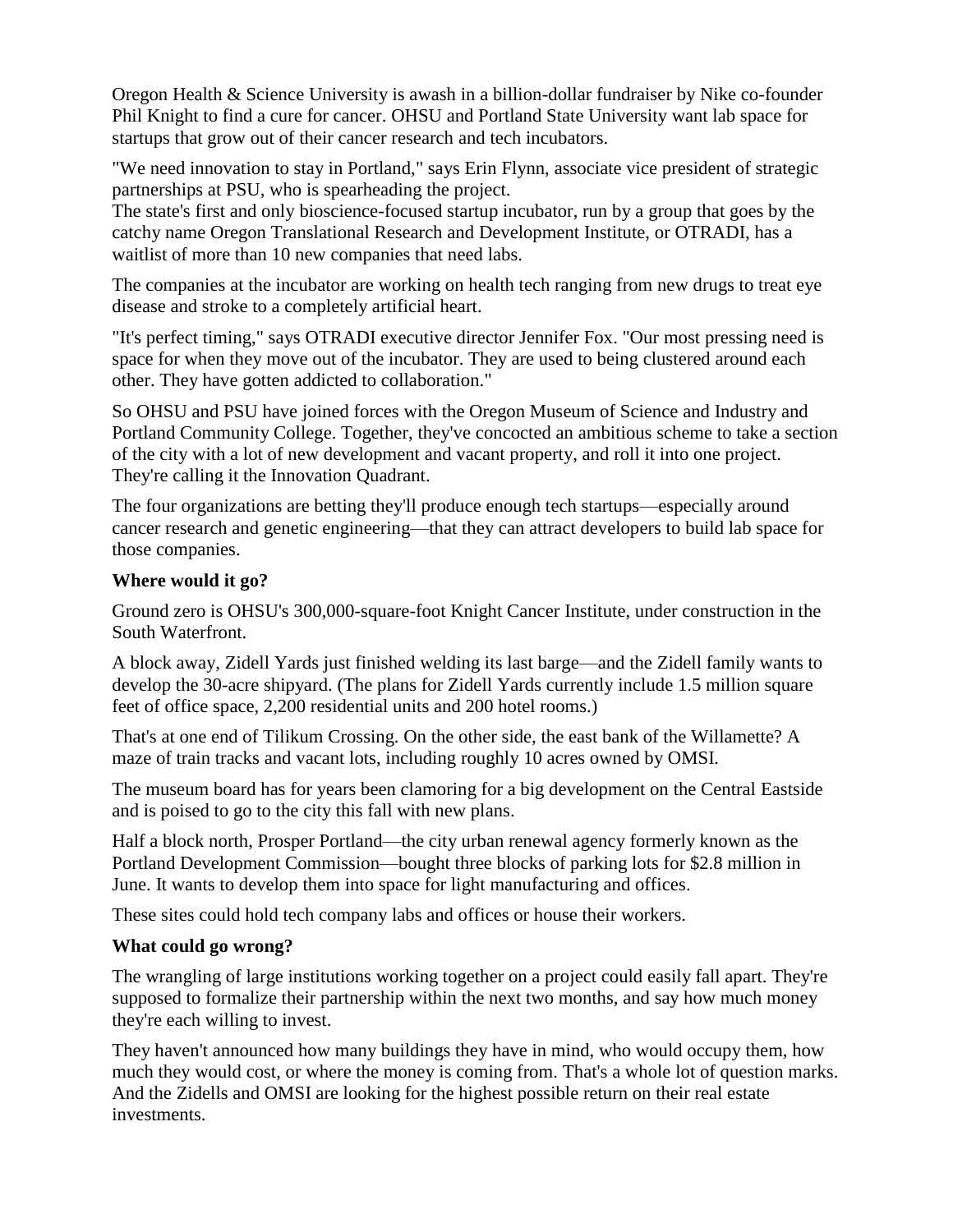Observers are skeptical of the basic concept. Without major private capital pledging to invest in the businesses, having a lot of available real estate won't matter.

"We've been down this road before," says Seltzer, who describes what he's heard so far as a real estate play that doesn't have any big-money backing. "It didn't materialize. That's not how biotech is playing out across the country."

### **What's next?**

Already, investors are making the first tentative moves. A private developer, Summit Development Group, is rehabbing a space on Southeast Alder Street into labs. It will open next year. California-based tech company AutoDesk, which currently has offices in Lake Oswego, will next year move hundreds of employees into the nearby Towne Storage building.

The biggest chunk of property is Zidell Yards, and it's not yet clear how sold the barge-building heirs are on the tech dream, though they issue vaguely positive statements. OMSI will ask city planners for advice on its designs this month. Prosper Portland aims to line up a developer by the end of the year.

A firm hired to brand and market the Innovation Quadrant is already at work.

## **U.S. POST OFFICE SITE**

### **What's the big idea?**

Since the millennium, the city's central U.S. Post Office site has been the white whale of Portland real estate. It blocks the upscale Pearl District from the dingy alleys surrounding Union Station—and city planners see linking those two neighborhoods as the key to smoothing out inequality.

Last year, Prosper Portland—the urban renewal agency—bought the site for \$88 million. Having spent lavishly on the property, Prosper Portland is now looking to turn it into an apartment and retail center to match the Pearl (and work as a disinfectant on the squalor of Old Town).

Prosper Portland says that's what will happen: 2,400 new apartments, space for 4,000 jobs, and an office tower zoned to rise as tall as 40 stories.

"It's a once-in-a-generation opportunity," says Prosper Portland executive director Kimberly Branam. "This is a development of regional import."

More interesting to most Portlanders: The agency's plans call for 700 of those apartments to be subsidized as affordable housing.

## **Where would it go?**

The U.S. Postal Service's hulking, drab mail-sorting center sits between the Pearl District and Chinatown, clogging the central city with a shrinking federal agency in a building that has all the charm of a 1960s cafeteria (plus an actual cafeteria). In 2018, the post office will move to a new location near Portland International Airport.

#### **What could go wrong?**

Trying this experiment at the edge of Chinatown could backfire. Or the project could fail to build all the affordable housing units promised.

Observers look at Prosper Portland's grandiose plans for shopping, offices and low-income housing and wonder how the agency will manage it all. Longtime developers say trying to do too many things on one site can mean nothing is done well.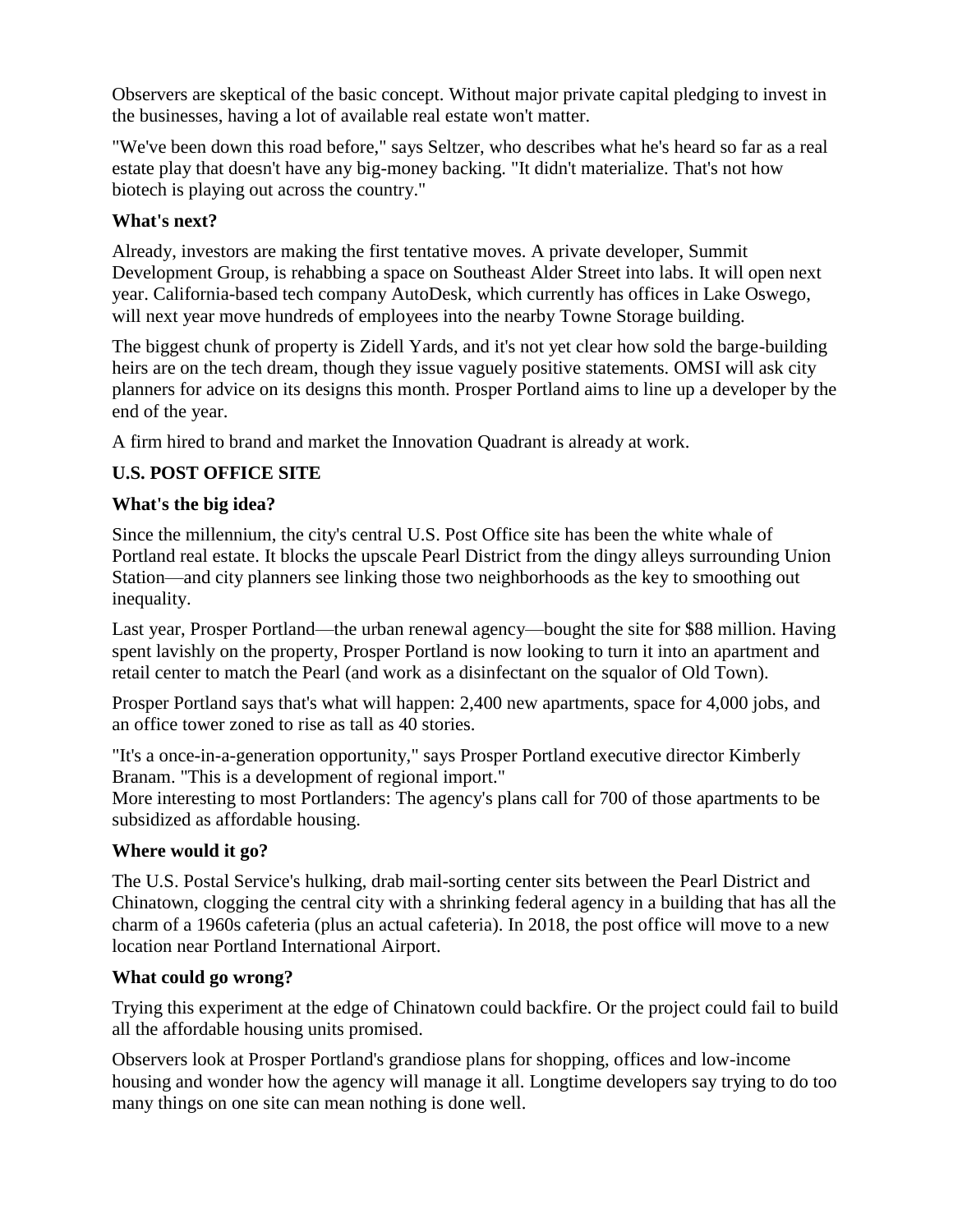"It's really, really important to do it right," says parking garage magnate Greg Goodman. "You don't allow someone to cut their teeth on a Rembrandt."

#### **What's next?**

Prosper Portland is seeking to line up a developer by next year, and to start work on a plan for a site. It's not clear which aspect of the project the developer will tackle first. Prosper Portland expects to take more than a decade to complete the overhaul.

## **FOREST PARK NATURE CENTER**

### **What's the big idea?**

You may know that Portland contains one of the 10 largest city-owned parks in the country. You might not know that the 5,200 acres of Forest Park contain 52 species of native mammals—like bobcats and mountain beavers—and 100 species of birds, including the largest known pileated woodpecker, standing 1 foot tall.

Why don't you know that? Because there's no visitors' center. Portland Parks & Recreation has drafted initial designs for a visitors' center that would include short trails and viewpoints, play areas for children, and classrooms for educational programs.

The new entry point would let the parks bureau explain the work it's doing to restore the woods. It has declared war on invasive species, working in the past three years to restore 360 acres of natural habitat from the invasion of blackberry, ivy, holly, clematis and laurel.

In short, the Nature Center could give Portland's greatest city park the national park visitors' center treatment—an education for tourists and locals alike about the world they're entering when they hike the Wildwood Trail.

"It's not just a park—it's a complete and functioning ecosystem," says Kendra Petersen-Morgan, a Portland Parks natural area supervisor. "And it's all accessible from a TriMet bus."

#### **Where would it go?**

The parks bureau in 2014 spent \$150,000 on a parcel of land along Highway 30 and Northwest Kittredge Road, a short drive from the St. Johns Bridge.

#### **What could go wrong?**

The project doesn't have funding.

A visitors' center would cost about \$10 million to build, parks officials estimate. In 2014, Portland voters passed a \$68 million parks bond, but all that money is going to restoring decayed facilities that already exist. The nonprofit that contributes private dollars to the parks, the Portland Parks Foundation, could chip in, or private industry—that's how the Tillamook State Forest's \$10.7 million visitors' center was built in 2006.

#### **What's next?**

The parks bureau is seeking state money. The state's in a budget crunch, but helped pay for preliminary designs. Parks officials say they're looking for more cash. "It will take funding from many sources," says Portland Parks & Recreation director Mike Abbaté.

## **THE NEW LLOYD DISTRICT**

**What's the big idea?**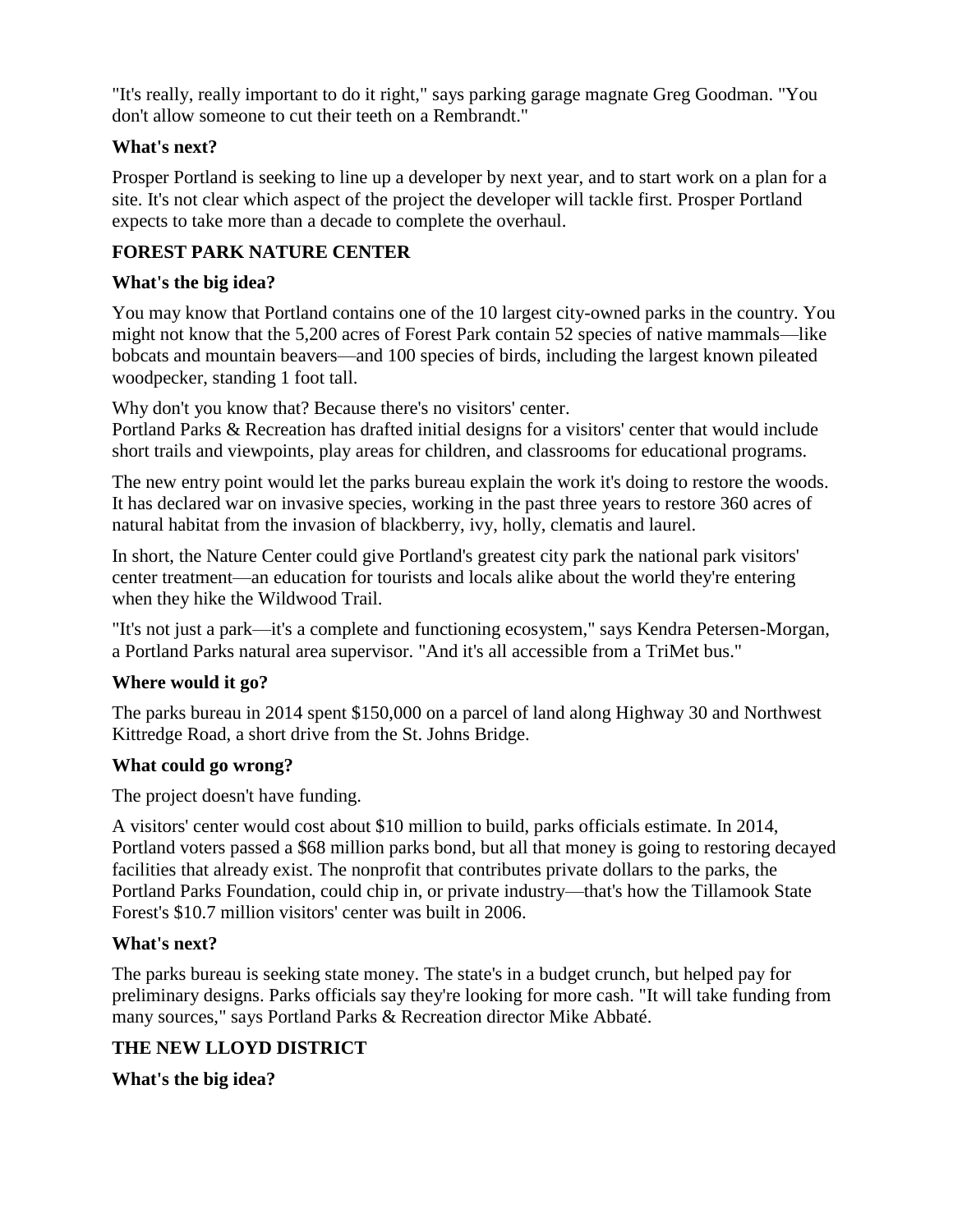Developers are designing apartments near Lloyd Center that could dwarf any housing proposal under review in the central city.

One would build on the parking lot for Lloyd Cinemas—a vaguely depressing Regal multiplex. The project would include 680 apartments and artist live-work spaces. Another, called Oregon Square, could place a whopping 1,100 units atop office buildings. That's a grand total of up to 1,800 apartments and condos—more than the number of homes in the entire Hollywood neighborhood.

"Oregon Square is likely the largest single development in Portland's history," says Iain MacKenzie, who writes the development blog Next Portland. "It's easily conceivable that by the time of the 2020 census, the population of the neighborhood will have quadrupled."

Portland needs housing on the scale of whole new neighborhoods. Rents rose 44 percent in the first half of this decade—and between 2010 and 2015, Multnomah County added 2.7 jobs for every housing permit application filed, according to data from Apartment List.

Adding density in inner Portland also takes pressure off suburbs farther from jobs and public transit. "Every single home that we build in Portland," says planning journalist Michael Andersen, "is one that isn't being built in Battle Ground, Wash., or Sherwood."

### **Where would it go?**

The Lloyd District is as ripe for housing supply as any spot in the city. It has no neighborhood character to preserve, unless you collect novelty T-shirts from Spencer's Gifts.

In 2010, just 1,142 people lived in the neighborhood. But the Lloyd District has changed dramatically. Developers have opened three new apartment buildings, each with less than 1,000 units—including one with a national record number of bicycle parking spaces: 1,200.

That's not a typo: Lloyd now has more bike parking spots in one building than it had residents in the entire neighborhood seven years ago.

"The Lloyd District got caught in a Rip Van Winkle period," says PSU's Seltzer. "It has emerged. It's adding housing in ways that are pretty striking."

Even as Lloyd Center mall undergoes a face-lift, the rest of the neighborhood could fundamentally change. "It's catering to people driving in for that suburban-mall experience," says MacKenzie. But as more residents arrive, "you are going to get a critical mass." Bye-bye, Wendy's Frostys. Hello, Salt & Straw lines.

## **What could go wrong?**

Apartment developers are getting nervous about breaking ground on new towers—let alone new neighborhoods. That's because a glut of apartments is about to hit the rental market this October, and investors worry about market saturation.

"Lenders have pulled back," says developer Tom Cody.

At Oregon Square, developer American Assets Trust has sought the option of turning one of the apartment towers into office space, projecting that office space may be more profitable in the near term.

Another, smaller hiccup: Lloyd's car-heavy infrastructure still revolves around I-5 exits (see the next item for a solution).

#### **What's next?**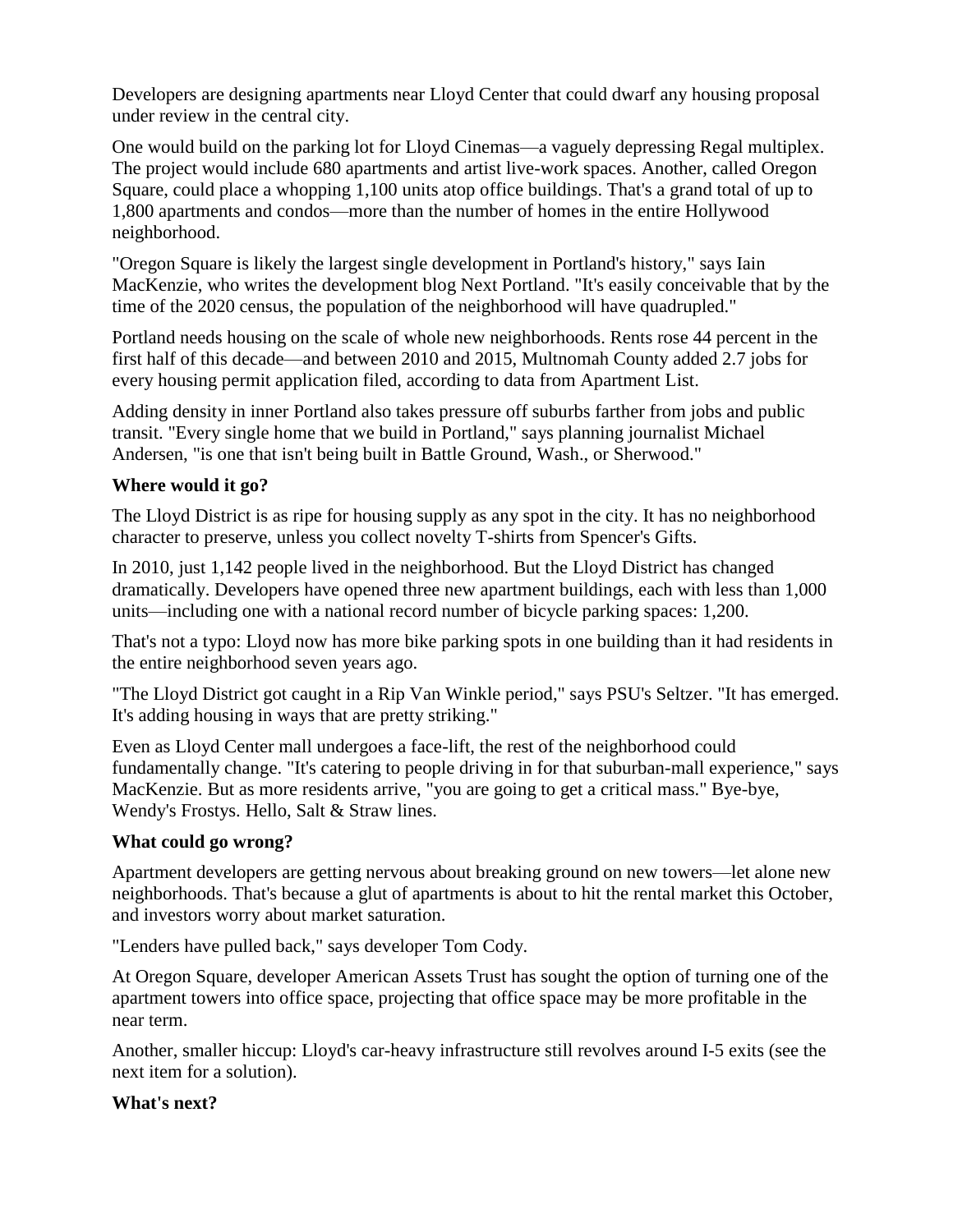Final permits for the Lloyd Cinemas site and a new plan for Oregon Square. The first of up to 1,800 units won't hit the market at least another year. Lloyd Cinemas, which would move into the mall, could eventually be demolished in favor of 500 more apartments.

### **THE GREEN LOOP**

### **What's the big idea?**

City planners see an opportunity for a public space as iconic as New York City's High Line abandoned train tracks that became a romantic pedestrian boulevard.

Instead of train tracks, Portland could turn its streets, or at least parts of streets, into a linear park that would run through downtown and the Central Eastside.

A park like this—forming a circle through central Portland—could also provide bike commuters with a hub through the downtown core, with residential, bike-designated streets fanning out likes spokes on a wheel.

The ambitious project could give Portland the signature cycling and walking path its planners have long coveted. "It's a 21st-century solution," says city planner Mark Raggett.

One key to linking these streets into a circle: bike and walking bridges spanning interstate freeways.

The Portland Bureau of Transportation has studied designs for the first of these bridges. It's called Sullivan's Crossing, and would run over I-84 at Northeast 7th Avenue. It would cost more than \$9 million, and connect the Lloyd District to the neighborhoods around Benson High School.

A similarly styled pedestrian and bicycle bridge is part of the massive, unfunded and controversial project to widen I-5 in the Rose Quarter. (A third such bridge, over I-405 at Northwest Flanders Street, isn't on the Green Loop, but it's already funded with \$5.9 million.)

"The bicycle and pedestrian connections over our freeways are flat-out dangerous," says Commissioner Dan Saltzman, who oversees the Transportation Bureau. "The Northwest Flanders and Northeast 7th crossings could be a game-changer for Portlanders."

#### **Where would it go?**

The six-mile pedestrian- and bike-friendly park would run in a circle: through the westside along the Park Blocks, over the Broadway Bridge, and down the eastside along either 6th or 7th Avenue to Tilikum Crossing.

## **What could go wrong?**

Critics—including prominent bike advocates—deride the Green Loop as a shiny object that planners can imagine slipping into their portfolios while ignoring grittier problems, like dangerous crosswalks in East Portland.

"It distracts us from the bread-and-butter things we need to do," says Jonathan Maus, who runs the website Bike Portland. "People are getting killed in East Portland right now."

#### **What's next?**

Even if all three of the initial bike bridges get funding soon, Green Loop work won't become a reality for another decade.

## **DEDICATED BUS LANES**

**What's the big idea?**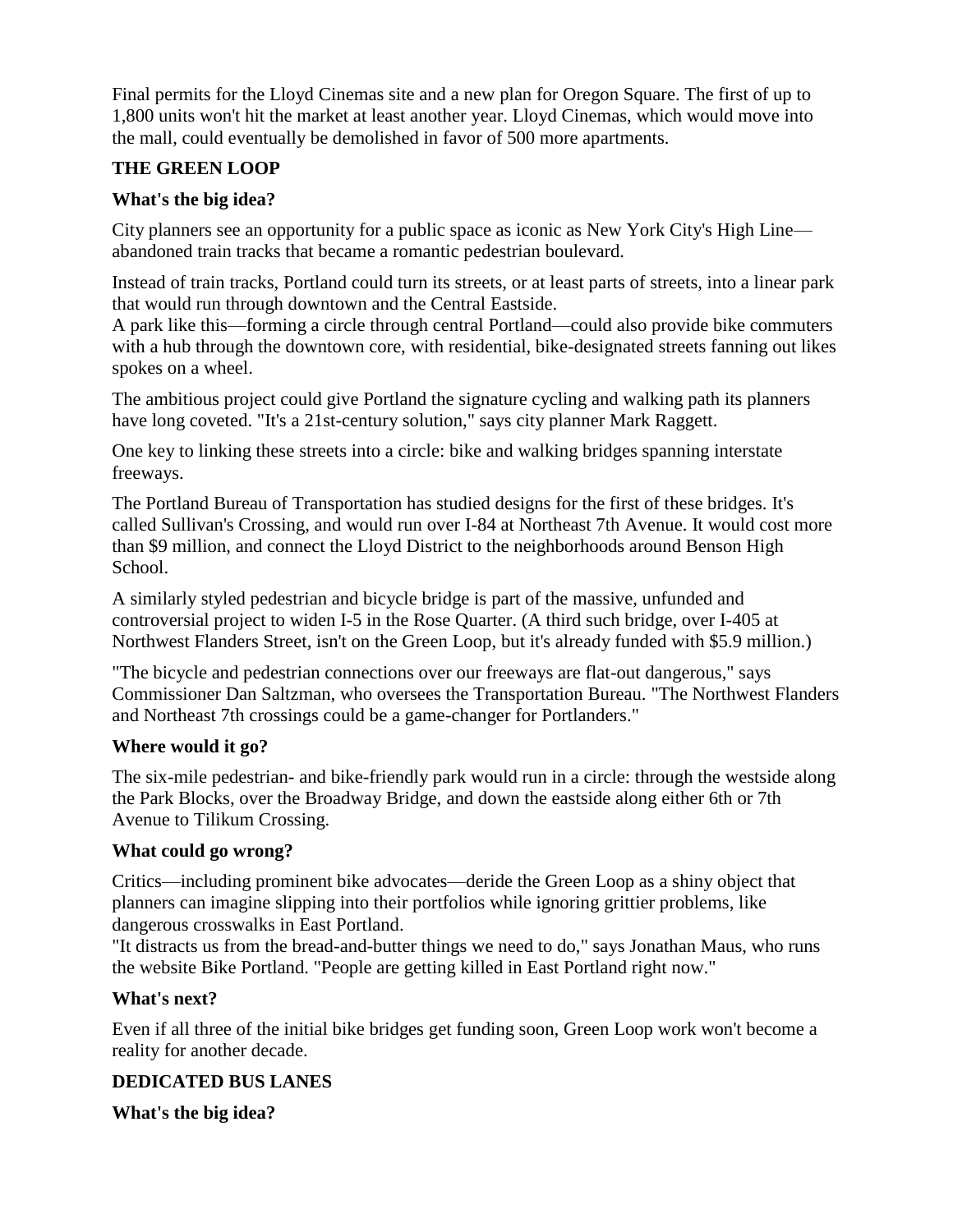Portland would dedicate entire lanes of traffic exclusively to TriMet buses. Then the city would update the technology that allows buses priority at stoplights.

Think of it as another Bus Mall—but across the city, and especially moving east-west.

It's the single transportation project that could "do the most to transform people's lives in the next decade," says Jarrett Walker, Portland author of the book Human Transit.

Bus lanes aren't as sexy as new light-rail lines or a downtown subway. But those ideas aren't likely to happen in the foreseeable future. They require decades of work and billions of dollars in either federal funding (read: Trump) or local tax measures (read: persuading Clackamas County voters).

So the next step is counterintuitive. Portland needs to make its traffic problems worse, and quickly, at least for cars, so that commuters using public transit get to their jobs more quickly. If we can move buses more efficiently, more people will be willing to ride them.

### **Where would it go?**

Walker suggests starting with places where the most bus riders are affected by traffic—the connection between the Bus Mall and the Hawthorne Bridge along Southwest Madison Street, for example—and working down the list.

#### **What could go wrong?**

City leaders could decide to wait for the autonomous vehicle revolution. But self-driving Ubers could create the same gridlock—or even make it worse.

### **What's next?**

PBOT says it's weighing options for improving a couple of bus routes.

But transit advocates who recently started to organize around the issue say orange cones could start the city down this route tomorrow. They point to pop-up pilot projects in other cities (like Everett, Mass.) that have transformed bus routes quickly.

"I'm concerned that they're going to do an overblown public process and not have the courage to follow through," says Alan Kessler, who founded an activist group called the Portland Bus Lane Project.

## **ANKENY BLOCKS**

#### **What's the big idea?**

Big Pink is lonely. The 536-foot skyscraper (real name: U.S. Bancorp Tower) is the secondtallest building in Portland, the only one with a nickname, and arguably the only skyscraper in Portland worth mentioning.

The Goodman family has a plan to correct that.

It's also a flashy way to market properties his family owns near the Willamette. He calls the 11 sites the Ankeny Blocks.

In 2013, the Goodmans sold their parking business to an international parking operator, but not the land. Now they're going a step further, seeking developers to build on empty surface lots. (They're not selling—just leasing the land out, so they get an ongoing return on any project.)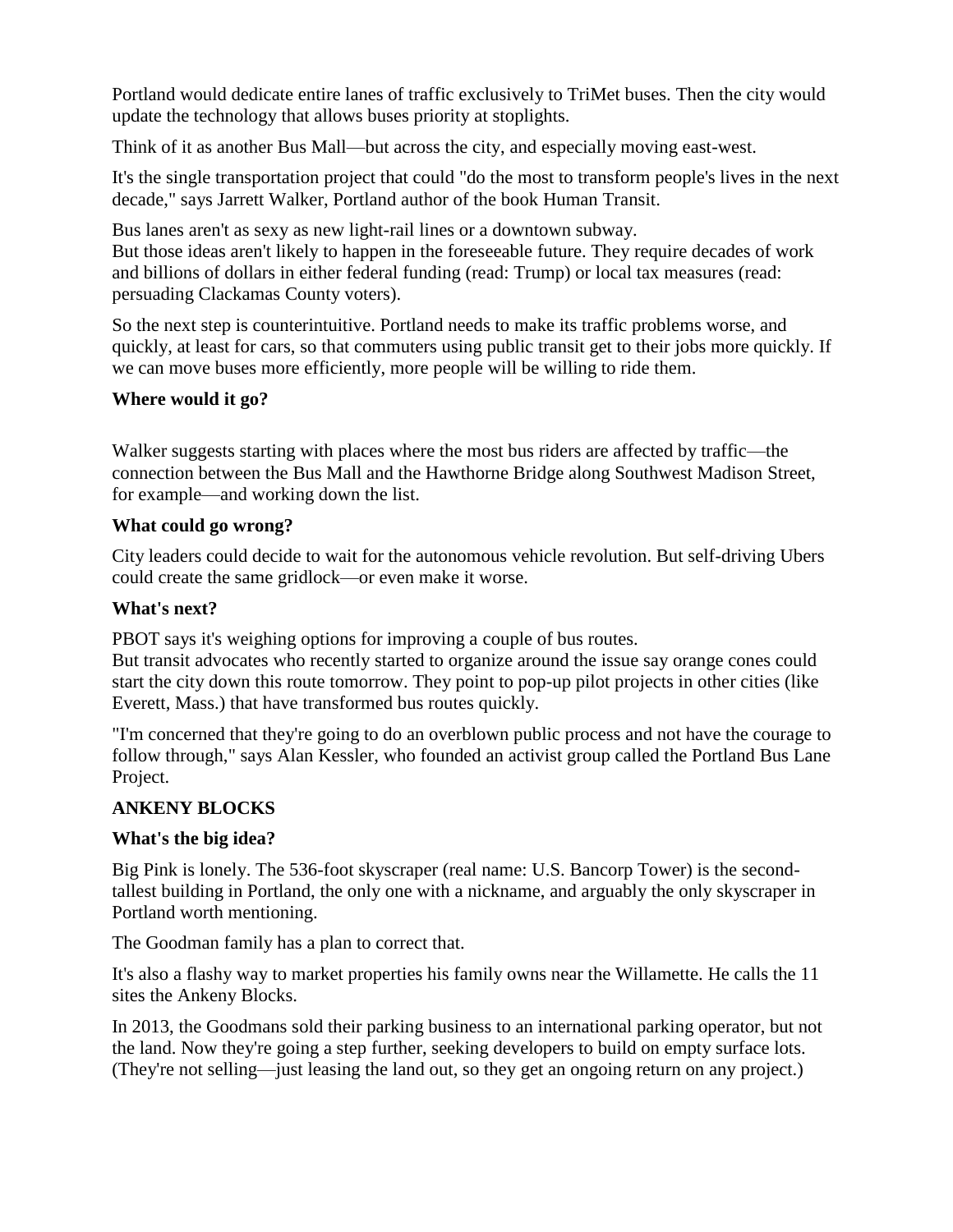Four of the properties could become among the highest skyscrapers in the city; they'll be zoned to rise up to 460 feet. They could be a mixture of office, retail, hotels and apartments or condos. Greg Goodman is hunting for tenants.

"We have had conversations with regional, national and international companies," says Goodman. "Ten years ago, you wouldn't have gotten the interest. For the younger demographic, Portland is a cool place to go."

A massive company choosing to move in could change the waterfront into a bustling place.

"The idea of transforming a place that is that close to the waterfront is powerful," says city planner Raggett. "We haven't done a good job of creating a vibrant active waterfront."

### **Where would it go?**

The Goodman family, who once held a near-monopoly on public and private parking in downtown, owns parcels on 11 blocks in downtown, taking up roughly 5 acres. The sites now mostly hold parking lots and food-cart pods, scattered near Voodoo Doughnut and Pine Street Market.

### **What could go wrong?**

Not everybody is excited about tall buildings along the river. Some elected officials want to block them. "Nobody made a good case for why those buildings had to be that tall," Commissioner Fritz told WW last year. "They're going to stick out like sore thumbs."

A City Council vote is scheduled for next month on downtown zoning—including building heights, but the council is expected to raise those heights.

## **What's next?**

The Goodmans are developing the first of the sites, at 108 SW 3rd Ave. The Historic Landmarks Commission recently approved a six-story building with 133 apartments, a fifth of them affordable, and retail on the ground floor. Construction is expected to begin this year.

For Goodman, there's no urgency on other properties, and he acknowledges "nothing is remotely imminent" in terms of landing a big fish.

The Goodmans could bide their time. "They're moving ahead," says MacKenzie. "But they're not developing all of their properties all at once."

As with Portland's other ambitious projects, the Ankeny Blocks are open to revision. And that may be good news. A city is never more flexible than when it's in a building boom. Portland has an opportunity to dream big about what it can be—and who it's for.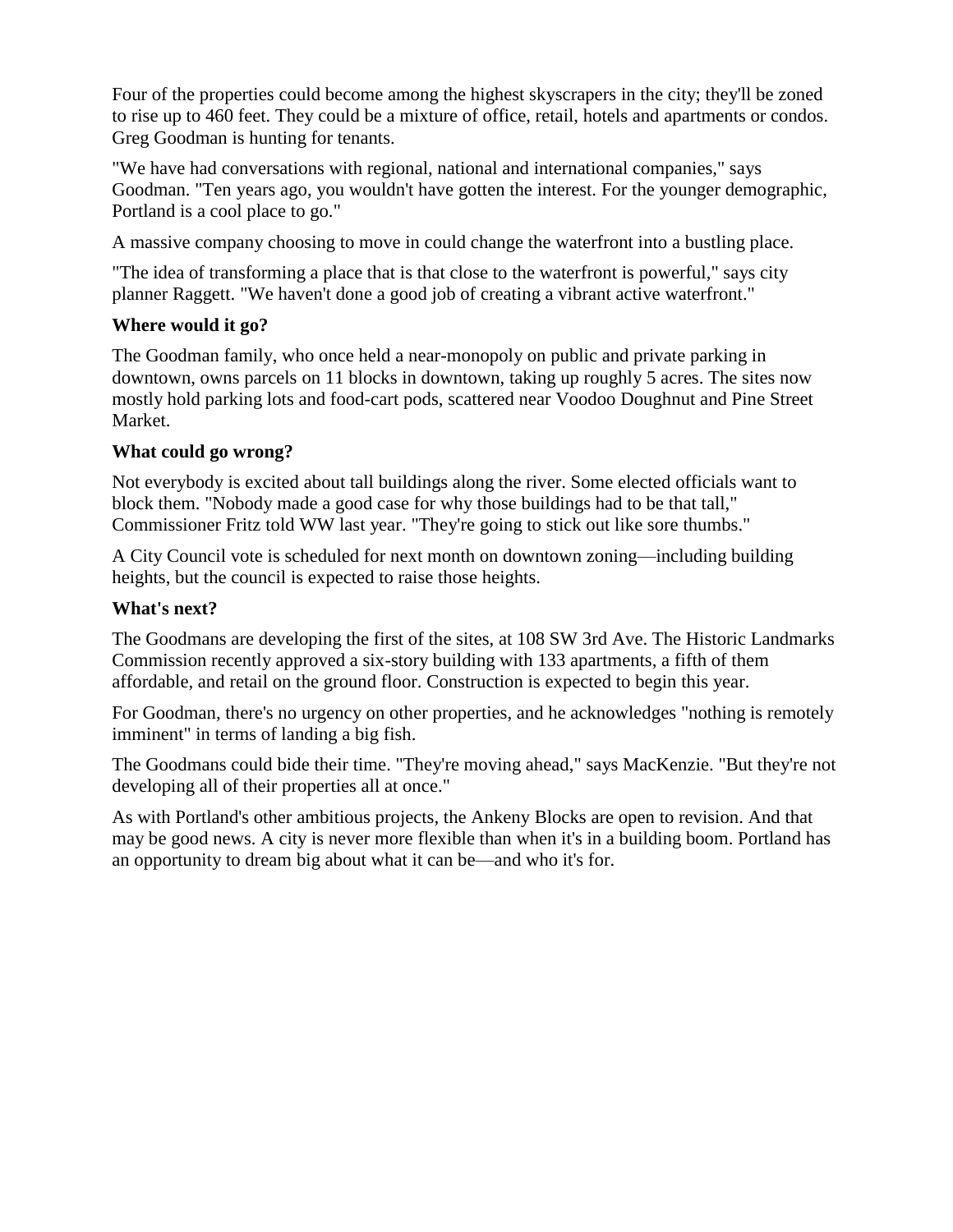## **Is There an Ethnic Group More Likely to Be Homeless in Portland Than Others?**

## And why?

*By Thacher Schmid August 2, 2017*

Timothy Allen Ferrell is the kind of person officials and advocates argue about. Despite a lifelong history of trauma—born with drugs in his system to a 15-year-old mom, then foster care, heroin and meth use, and drug-related criminal convictions—Ferrell insists homelessness is his choice.

"Being in a house is stasis—you're stuck there," says Ferrell, 42, who uses the street name Damian. "I wander out of apartments."

Ferrell is Native American: an enrolled Yakama Nation member who lives in a tent outside St. Francis of Assisi Catholic Church in Southeast Portland. And he explicitly connects his homelessness to his heritage.

He recalls the words of his great-grandmother Ida Nason, a Wenatchi elder featured in a 1986 University of Washington documentary: "You have the right to wander—by blood, by right."

Other Native Americans in Portland tell a different story: They're houseless not by choice, but because they've been cut off from help from their tribes and government agencies.

Ferrell is among 424 Native Americans who are homeless in Multnomah County this year. That's 10 percent of homeless people in the county—a hugely disproportionate number. (Native Americans make up just 2.5 of the county's population.)

Overall, people of color made up 40.5 percent of this year's count, slightly higher than in 2015. But Native Americans are now homeless at a rate that far exceeds any other racial or ethnic group in Portland.

Why is that?

Executive director Paul Lumley of the Native American Youth and Family Center points to social ills that have long afflicted native people. But he also says those scourges are made worse by geography: Native Americans who leave reservations to live in cities are separated from a social safety net and government money that often flows through tribal leadership.

"No tribe will come to anybody's rescue in the urban area," Lumley says. (Officials at the Siletz, Grand Ronde and Warm Springs tribes didn't return calls requesting comment.)

Lumley knows a thing or two about native houselessness. A Yakama citizen like Ferrell, he was homeless as a teenager, "living on the Columbia River fishing for a living [and] not doing a very good job of it."

He had to bum a ride to an interview at the Columbia River Inter-Tribal Fish Commission, he recalls, and "showered" in a rest-stop sink on the way.

"I was really conscious about how I smelled when I went in there, because I came from the river," he says, with a laugh. He doesn't laugh when he mentions he was denied basic services by both tribe and state.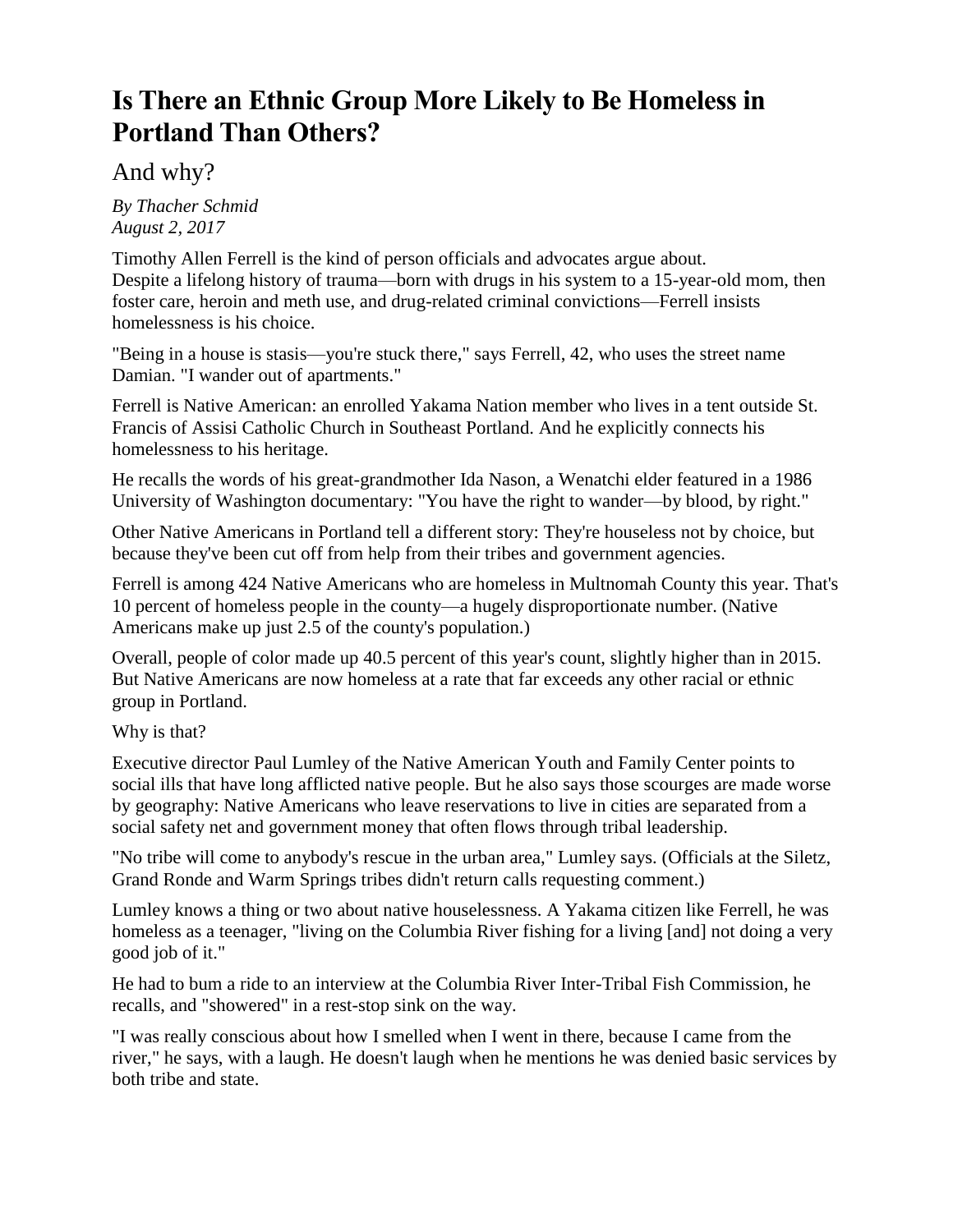It's a story echoed by Ferrell's friend Susan McIntire, an enrolled Sault Ste. Marie Chippewa who goes by Oracle. McIntire is living in a Chevrolet Astro minivan decorated with teddy bears and art supplies.

"You're not getting the resources or help from the different Indian agencies," she says. "Even on the reservations, there's no housing there."

For her, as for Lumley, the services have been scarcest when she needed them most. "When I was in [a] bad wreck in '82 and needed a wheelchair, even the native groups couldn't get me a wheelchair," she says. "Not the state or county or anybody."

Now McIntire, 64, survives on Social Security and a \$500 annual "elder check" from her tribe, "if they decide not to spend it on something else." (For his part, Ferrell gets a check from the Yakama of \$127 a month, he says.)

Officials at the city-county Joint Office of Homeless Services hope to do something to cut into the Native American numbers—as they did when they prioritized black people after the 2015 count, which found 24 percent of homeless people at the time were African-American. (In two years, they lowered that number to 16 percent.) On July 14, the office released a notice saying it would make as much as \$1.9 million available for programs that help reduce Native American homelessness numbers.

Outside St. Francis church, Ferrell and McIntire watch each other's backs, and were recently heartened by the installation of a new Portland Loo. But they still struggle. Ferrell's Yakama tribal ID isn't accepted by local businesses and some government agencies, and McIntire's dog Buddy was removed by county animal services.

Ferrell's short-term plan involves the Native American Rehabilitation Association, which runs the only Native American dental clinic in the metro area.

"Very soon I'm going to hit up NARA," he says. "I need teeth."

# **Commissioner Chloe Eudaly Appoints New Director for Office of Neighborhood Involvement**

Five months after pushing out the longtime bureau director, Eudaly announced that Suk Rhee, vice president of strategy and community partnership of Northwest Health Foundation, will start later this month.

*By Rachel Monahan August 1, 2017*

City Commissioner Chloe Eudaly has taken another step in her effort to overhaul a troubled bureau.

In an email to staff sent yesterday, she announced that she has hired Suk Rhee, vice president of strategy and community partnership of Northwest Health Foundation, to head the Office of Neighborhood Involvement.

Rhee will start on Aug. 21.

In March, Eudaly pushed out longtime director, Amalia Alarcón de Morris, who'd led the bureau for 11 years.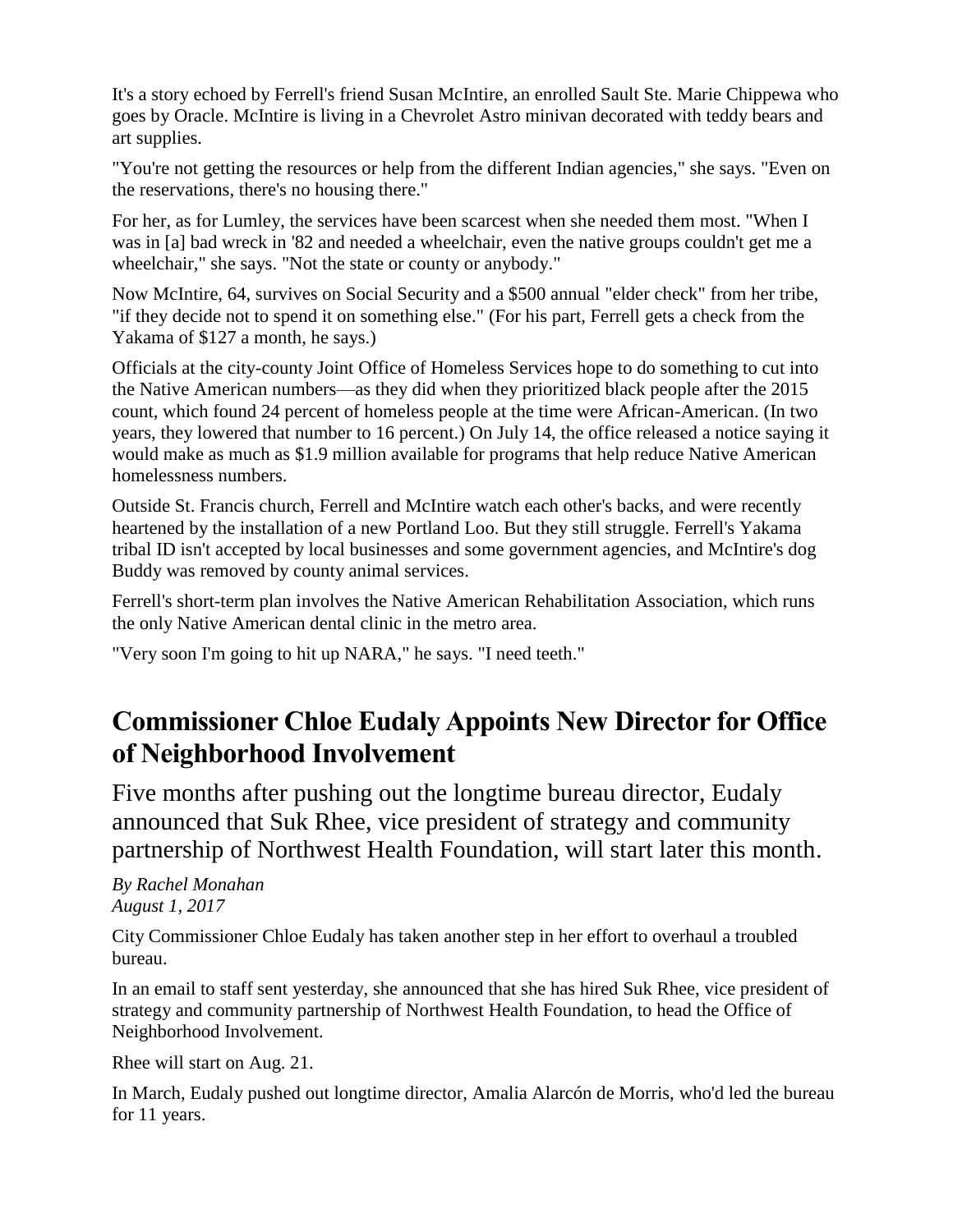Since then, her deputy chief of staff, David Austin, has served as interim bureau director.

In December, before taking office, Mayor Ted Wheeler called the bureau the one most in need of an overhaul after an audit found mismanagement and an inequitable funding of neighborhood coalitions. When he took office, he gave the bureau to Eudaly, taking it away from City Commissioner Amanda Fritz, a longtime champion of the bureau's work.

The email to staff is below:

#### *Dear ONI Staff,*

*I wanted you to be the first to know outside of my office that we are naming a new Director this week. I am pleased to announce the hiring of Suk Rhee as the next Director of the Office of Neighborhood Involvement (ONI).*

*Suk comes to the bureau from the Northwest Health Foundation where she served as Vice President of Strategy and Community Partnership. She's been involved at all levels of the organization, helping it become one of the preeminent and most celebrated foundations in the Northwest. She has a proven track record when it comes to engaging the community in developing ways to better the lives of all Portlanders.*

*She is also a big-picture thinker who will help lead our efforts to improve the ways we connect with and support people across our entire community, especially when it comes to diverse populations and underserved communities.*

*Since my team arrived in January, we've worked hard to identify ways we can build on all the good work ONI staff are doing around community engagement, involvement, and action.*

*Hiring a new director has been one of my top priorities. As part of the search, I asked for input from the community – including a variety of stakeholders and community-based organizations – so I could better understand what Portlanders want to see in a director. That process included conducting an online survey and holding a community forum moderated by Resolutions NW.*

*I spoke to a variety of potential candidates for this critical position, and in Suk I saw the strongest connection between the profile that emerged from our community input process and her talents, skills, and experience.*

*Under Suk Rhee, ONI's efforts will only be strengthened. She is scheduled to begin work on Aug. 21. In the meantime, David Austin will continue as Interim ONI Director, and he will work closely with Suk over the next few weeks to ensure a smooth transition."*

## **The Portland Mercury**

## **Good Morning, News: A Water Treatment Reprieve, a Mayoral Recall Threat, and Your Future As a Puddle**

*By Dirk VanderHart August 2, 2017*

**As we trudge** toward our painful fate as liquids, I wanted to say it's been a pleasure, dear readers. Liquids don't write or read news digests, so it looks like this is our last time together. The latest forecast: Too hot. And since your **[power's probably going to go out](http://www.opb.org/news/article/oregon-heat-storm-power-outages-portland-general-electric/)** because everyone's got their ACs and fans on full blast, we will melt into puddles as one.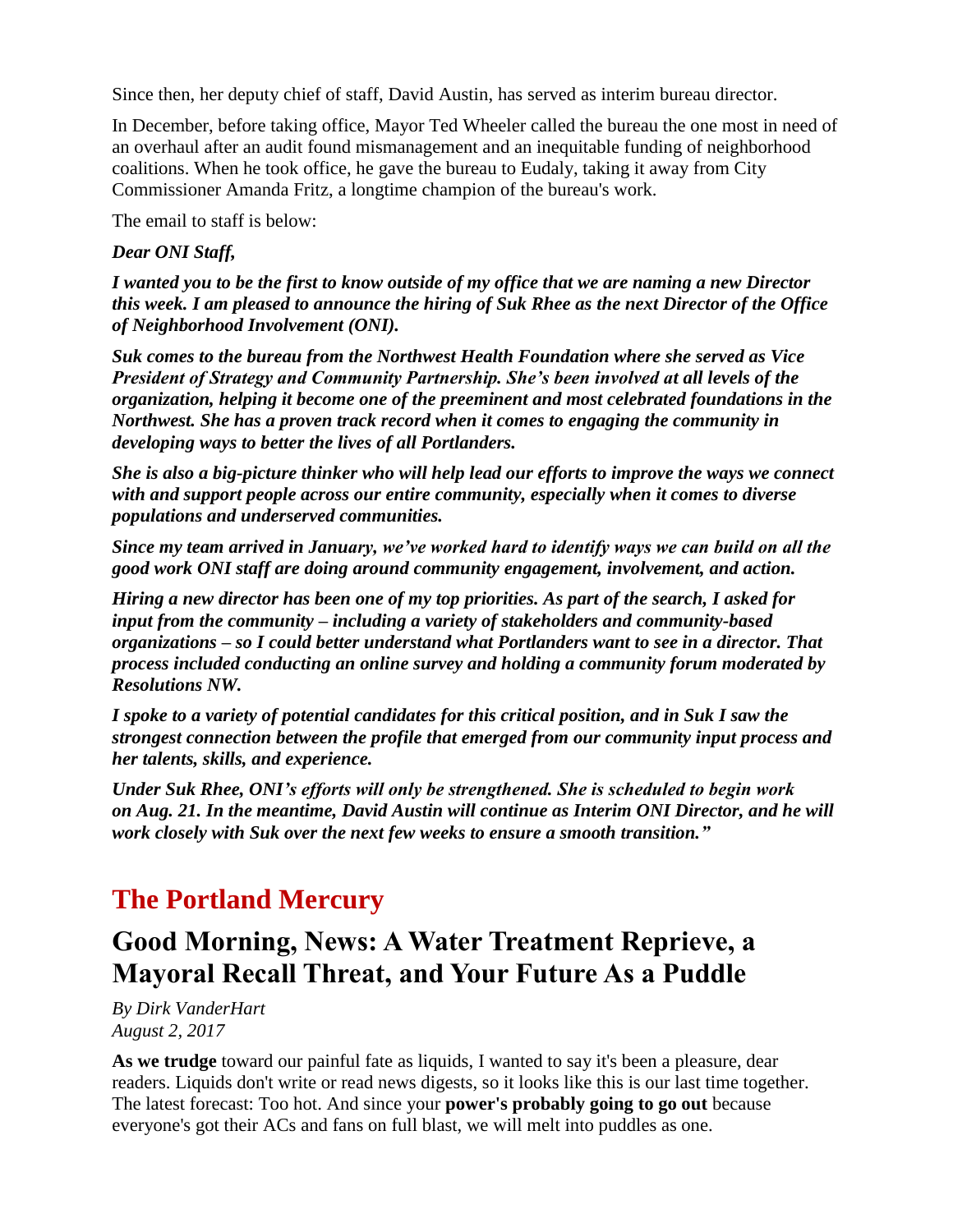**Mayor Ted Wheeler** might choose a new police chief as soon as this week, and he's being squeezed from all sides. The Portland Police Association has signaled it wants to keep current Chief Mike Marshman, who's one of four finalists for the gig. But activists on the left are saying Marshman's a non-starter, and **[threatening to try to recall Wheeler](http://www.portlandmercury.com/blogtown/2017/08/01/19204255/portlands-resistance-to-mayor-wheeler-replace-chief-marshman-or-face-recall-effort)** if he elects to go with the status quo.

**Portland City Council** is taking up an important decision today: Whether to move forward with a really expensive water treatment plant, a really super expensive water treatment plant, or both. The state had assigned the city a deadline of August 11 to reach a conclusion, but lots of folks thought that was rushed, and yesterday Commissioner Nick Fish and Mayor Ted Wheeler **[asked](http://www.portlandmercury.com/blogtown/2017/08/01/19204266/officials-want-more-time-to-scrutinize-a-new-water-treatment-plant-but-a-decision-still-might-come-tomorrow)  [for more time.](http://www.portlandmercury.com/blogtown/2017/08/01/19204266/officials-want-more-time-to-scrutinize-a-new-water-treatment-plant-but-a-decision-still-might-come-tomorrow)** The Oregon Health Authority promptly **[extended the deadline by two months](http://portlandtribune.com/pt/9-news/368017-250355-portland-granted-60-day-delay-on-crypto-decision)**, the *Tribune* reported, but that doesn't mean commissioners won't decide today anyway. Depending on that decision, costs could be well above \$500 million for a system that rids the water of the (very rare) parasite cryptosporidium.

**Was the failure** of the Obamacare repeal a watershed moment in terms of Congressional Republicans being willing to buck Donald Trump? This *NYT* piece **[strongly suggests as much](https://www.nytimes.com/2017/08/01/us/politics/senate-gop-flouts-trump-after-health-care-defeat.html?hp&action=click&pgtype=Homepage&clickSource=story-heading&module=first-column-region®ion=top-news&WT.nav=top-news)**. "After subsisting around the edges of criticism throughout Mr. Trump's tenure so far... Republican senators have emerged from the health care defeat with fewer apparent qualms about flouting the White House."

**Meanwhile**, it appears the justice department is **[primed to go after affirmative action](https://www.nytimes.com/2017/08/01/us/politics/trump-affirmative-action-universities.html?_r=0)  [policies](https://www.nytimes.com/2017/08/01/us/politics/trump-affirmative-action-universities.html?_r=0)** in colleges and universities, because of course. "Supporters and critics of the project said it was clearly targeting admissions programs that can give members of generally disadvantaged groups, like black and Latino students, an edge over other applicants with comparable or higher test scores."

**The** *Oregonian* **has** an interesting piece about a Portland aluminum extruder—part of a Norwaybased company—that's **[admitted to falsifying strength tests](http://www.oregonlive.com/business/index.ssf/2017/08/after_failed_space_flights_nas.html#incart_river_home)** on its products. That's a problem, considering some of them wound up on NASA vehicles that mysteriously failed after launch.

**And by the way,** if you haven't read the first two installments of the *O*'s **[series on a transgender](http://www.oregonlive.com/transgender-health/2017/07/about_a_boy_jays_life_as_a_tra.html#incart_big-photo)  [Vancouver teen](http://www.oregonlive.com/transgender-health/2017/07/about_a_boy_jays_life_as_a_tra.html#incart_big-photo)** trying to navigate his way through transition, absolutely make some time. It is eye-opening and important work.

**Look,** I don't have time to read the batshit crazy transcript of Trump's recent meeting with the Wall Street Journal. **[Politico's got the goods](http://www.politico.com/story/2017/08/01/trump-wall-street-journal-interview-full-transcript-241214)** if you need confirmation of...whatever you're looking for. CNN has the "**[45 oddest quotes](http://www.cnn.com/2017/08/02/politics/donald-trump-wsj-interview/index.html)**," too.

**The FBI** has a new director, but Oregon's senators had **[nothing to do with it.](http://www.oregonlive.com/politics/index.ssf/2017/08/oregon_sens_wyden_merkley_vote.html#incart_river_home)**

**And finally,** North Korea's incessant missile tests are **[now flying scarily near](http://www.cnn.com/2017/08/02/asia/north-korea-aviation-risks/index.html)** the flight paths of commercial airliners, which could turn bad very quickly. "The chance of an unaimed missile striking a plane are 'billions to one,' according to CNN aviation safety analyst David Soucie, but the ramifications are potentially huge and create a difficult decision for airlines operating in the area."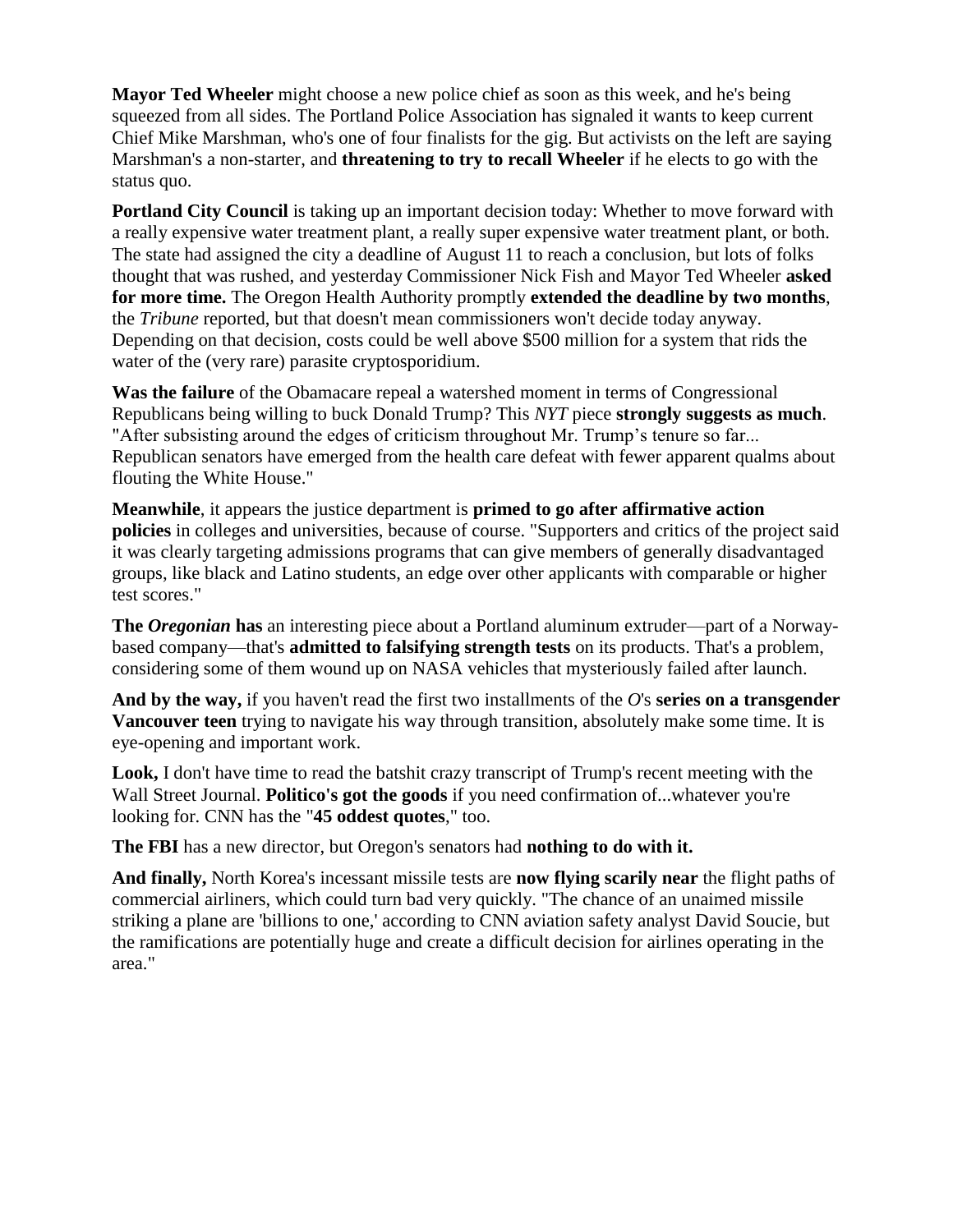# **Portland's Resistance to Mayor Wheeler: Replace Chief Marshman or Face Recall Effort**

*By Doug Brown August 1, 2017*

Portland Mayor Ted Wheeler is on the verge of selecting a chief for the Portland Police Bureau (PPB) after a nationwide search. Activist group **[Portland's Resistance](https://twitter.com/Pdx_resistance)** really, *really*, doesn't want Chief Mike Marshman—a finalist—to keep his job.

The group, which formed last November in the wake of Donald Trump's electoral college victory, says they will organize a campaign to recall Wheeler if he doesn't hire someone else to lead the PPB.

"Mike Marshman's reign at the head of the Portland Police Bureau has been marked by increased violence at protests, harassment of the houseless population and disproportionate arrests of black and brown individuals," wrote Gregory McKelvey, a co-founder of the group, in a statement released on Monday. "For those reasons, along with Mike Marshman's admitted history of domestic abuse and recent administrative leave, Portland's Resistance is calling on Ted Wheeler to refrain from hiring Mike Marshman as Chief of Police."

A recall effort is "very rarely done, and very rarely successful" said City Elections Officer Deborah Scroggin. If Marshman is hired and Portland's Resistance wants to follow through with it, they'll have to file a bunch of paperwork and then they will have 90 days to collect nearly 36,000 signatures from Portland residents sympathetic to the effort. If that happens, somehow, Wheeler would have to file a ["statement of justification,](http://sos.oregon.gov/elections/Documents/SEL352.pdf)" triggering a special election for mayor.

"If Ted Wheeler doubles down on the business as usual approach to the Portland Police, we will work with our community partners and allied organizations to recall Mayor Wheeler and elect a mayor committed to pursuing justice for all Portland residents," the the group said.

Marshman was named as chief last summer by then-Mayor Charlie Hales. He's overseen a bureau often criticized for heavy-handed suppression of protests since the wides-scale rallies after Trump's election last fall (see our stories on controversial protest policing on [Inauguration](http://www.portlandmercury.com/news/2017/01/25/18814554/police-blasted-and-tear-gassed-an-inauguration-day-protest)  [Day,](http://www.portlandmercury.com/news/2017/01/25/18814554/police-blasted-and-tear-gassed-an-inauguration-day-protest) [President's Day,](http://www.portlandmercury.com/news/2017/02/22/18858102/roughed-up) and [the June 4 protest,](http://www.portlandmercury.com/blogtown/2017/06/23/19112478/mike-marshman-say-detaining-photographing-demonstrators-was-necessary-to-curatil-violence-in-june-4-protests) for example). The "domestic abuse" Portland's Resistance mentions is in reference to a 2002 incident where Marshman [grabbed his then-stepson](http://www.oregonlive.com/portland/index.ssf/2016/07/chief_mike_marshman_regrets_gr.html)  [by the throat and shoved him against the wall](http://www.oregonlive.com/portland/index.ssf/2016/07/chief_mike_marshman_regrets_gr.html) ("an unfortunate incident that occurred more than a decade ago and one that I wish never happened," Marshman explained last year).

Wheeler is expected to interview finalists this week and make his decision about who'll be at the helm of the PPB shortly later. As [Maxine Berstein at the](http://www.oregonlive.com/portland/index.ssf/2017/07/former_chief_charles_moose_did.html) *O* notes, there are four finalists: Marshman and Pittsburgh Assistant Chief Larry Scirotto have been named by the city as candidates, and Bernstein also believes Seattle Assistant Chief Perry Tarrant and Oakland Deputy Chief Danielle Outlaw could be finalists.

McKelvey, who's spearheading Portland's Resistance's potential recall effort, [also called for a](http://www.portlandmercury.com/blogtown/2016/10/14/18631542/dont-shoot-portland-activists-now-hope-to-recall-nick-fish-not-amanda-fritz)  [recall last year](http://www.portlandmercury.com/blogtown/2016/10/14/18631542/dont-shoot-portland-activists-now-hope-to-recall-nick-fish-not-amanda-fritz) (when he was affiliated with Don't Shoot Portland) for Commissioner Nick Fish for ratifying the controversial police union contract. That ended up not happening.

Here's the full statement about a potential recall effort of Wheeler from Portland's Resistance.

If Portland Mayor Ted Wheeler selects current Portland Police Chief Mike Marshman as the permanent Police Chief, Portland's Resistance will pursue a campaign to recall Mayor Wheeler.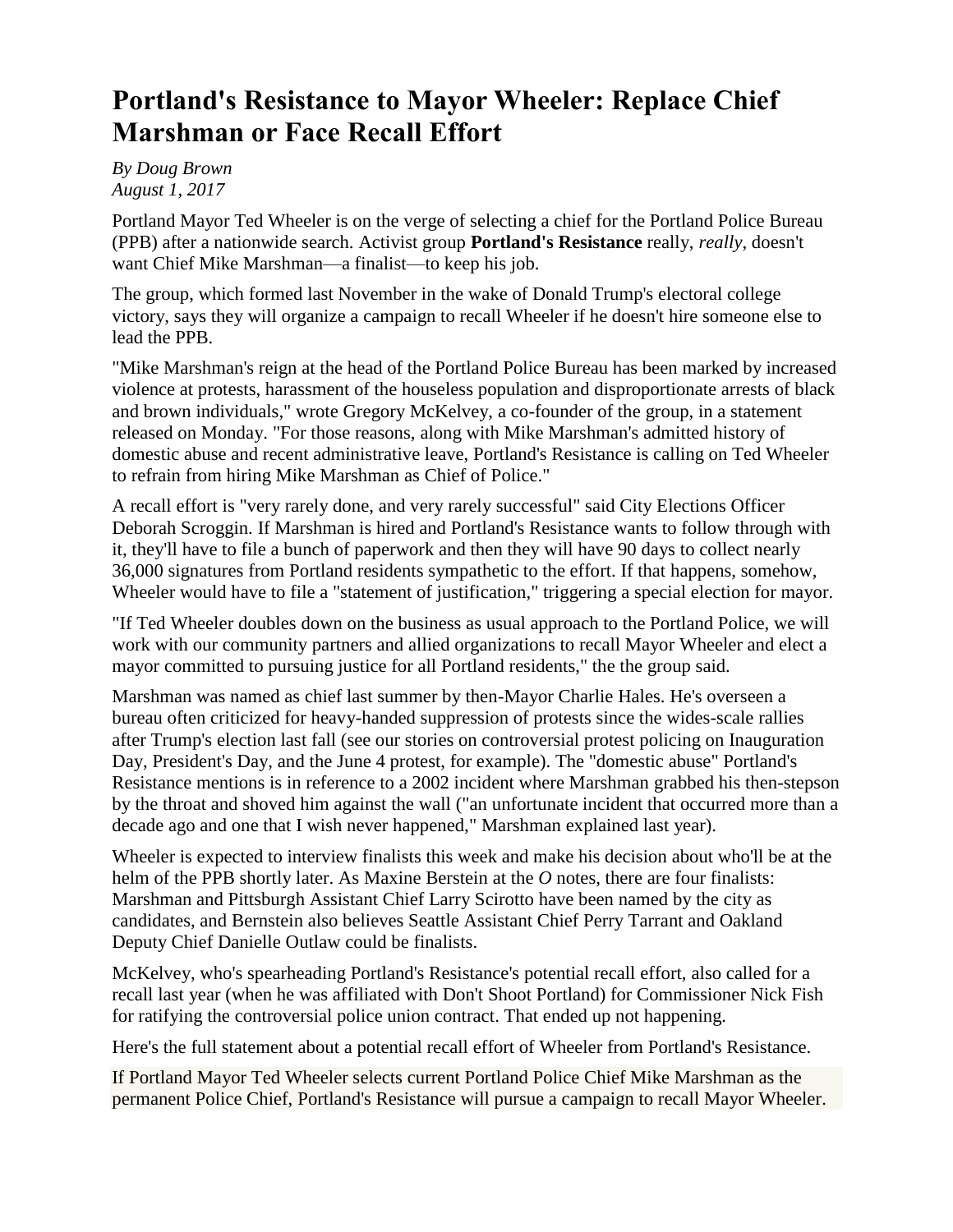The mayor is expected to announce his choice in early August, and the decision could come as soon as this week.

Mike Marshman's reign at the head of the Portland Police Bureau has been marked by increased violence at protests, harassment of the houseless population and disproportionate arrests of black and brown individuals. For these reasons; along with Mike Marshman's admitted history of domestic abuse and recent administrative leave, Portland's Resistance is calling on Ted Wheeler to refrain from hiring Mike Marshman as Chief of Police.

Ted Wheeler has decided to delay or disregard his campaign promise to reform criminal justice in Portland. No steps have been taken to demilitarize the police, instead this mayor has overseen the violent suppression of first amendment rights of peaceful protesters and then turned around and provided free bus rides for alt-right agitators. Most recently, in a complete reversal from the public process he promised, the mayor has facilitated a secret process for hiring the next police chief. It is important to note that the only part of the process that has been made public: the community input survey, described a strong community preference against rehire Mike Marshman. If the mayor decides to ignore community input and abandon his commitment to taking the Portland Police Bureau in a new direction, and instead selects Mike Marshman as Portland's Police Chief, Portland's Resistance will pursue a recall of Ted Wheeler. The people of Portland elected a candidate who had bold ideas about a different approach to policing. The mayor that people thought they were electing has not materialized. If Ted Wheeler doubles down on the business as usual approach to the Portland Police, we will work with our community partners and allied organizations to recall Mayor Wheeler and elect a mayor committed to pursuing justice for all Portland residents. We understand that the police union is very intimidating, officers prefer a white male chief and Marshman has come up through the ranks of our violent police department. However, Ted Wheeler was elected as mayor and should do the right thing.

# **OPB**

# **Portland Plans African-American Community Center For Neighborhood It Once Demolished**

*By Conrad Wilson August 1, 2017*

In an attempt to right a wrong five decades in the making, the City of Portland and Legacy Health announced a development Tuesday aimed at rebuilding the city's relationship with its African American community.

City leaders say the proposed project — in the historic heart of the city's black community will be comprised of affordable housing, a community center and support for the area's cultural assets.

They also said it would help promote existing and returning African American businesses to gentrified Northeast Portland.

"It goes without saying that Portland's history around race is not always a pretty one," said Portland Mayor Ted Wheeler during a news conference announcing the project. "There have been episodes in our history that we are forced to confront and forced to reckon with."